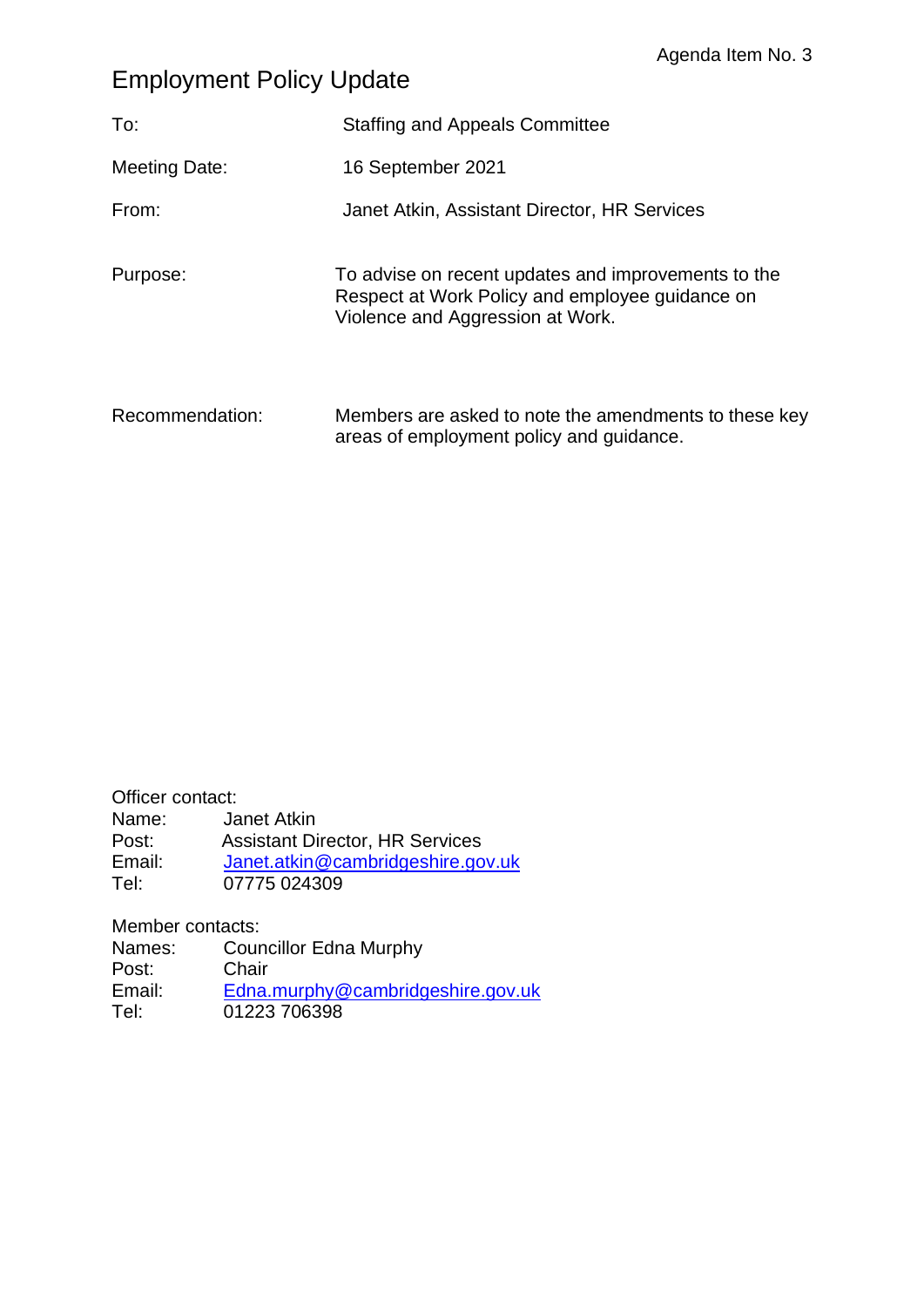## 1.0 Background

- 1.1 Earlier this year a commitment was given by the Chief Executive to review the Council's Respect at Work Policy and guidance for staff relating to any incidents of violence and aggression experienced at work.
- 1.2 The purpose of this report is to provide Staffing and Appeals Committee with an update on the changes and improvements that have been made.
- 2.0 Respect at Work Policy
- 2.1 Our Respect at Work Policy was first introduced in 2018, and this was a change of approach from the previous Bullying and Harassment procedure, which was taken following a series of staff focus groups, led by the Chief Executive and supported by trade union colleagues.
- 2.2 The driver was to create a procedure which was more easily accessible, and that would encourage people to raise matters early, in the hope that swift resolution could be found.
- 2.3 The Policy clearly sets out that we all have a part to play in establishing and maintaining a culture of respect, and that this culture underpins employee wellbeing, and is crucial to a positive working environment. The Respect@Work Policy defines the behaviour that is expected from everyone.
- 2.4 We recognised the importance of being able to talk to someone directly therefore we put in place a number of Respect@Work Contacts when the policy was first introduced. These are people who are trained to talk with anyone who feels that they are experiencing, or have witnessed, unreasonable behaviour in the workplace.
- 2.5 The most recent update to the policy which can be found at Appendix A made our zero tolerance approach to unacceptable behaviour more explicit. It was also expanded to more explicitly include discrimination and victimisation as we recognised that these weren't sufficiently well addressed previously The Equality Impact Assessment can be found at Appendix B.
- 2.6 It also became clearer that people may not realise that what they were experiencing or witnessing would fall under the remit of the Respect At Work policy. To try and address this, we have provided a wide range of examples of unacceptable behaviour that employees can refer to, as well as a separate document which highlights examples of case studies.
- 2.7 In most cases raising matters early is more likely to lead to a positive outcome and we therefore encourage employees to speak up and act on concerns as they arise. There is guidance in the policy regarding the steps to take for example speaking to the other party informally in the first instance if they feel able to do so, or utilising the Respect @ Work contacts within the HR team. If it has not been possible to resolve the concerns informally, there are formal steps which can then be taken.
- 2.8 The policy also now includes other sources of support for employees such as the Equality and Diversity Network. For more serious matters, external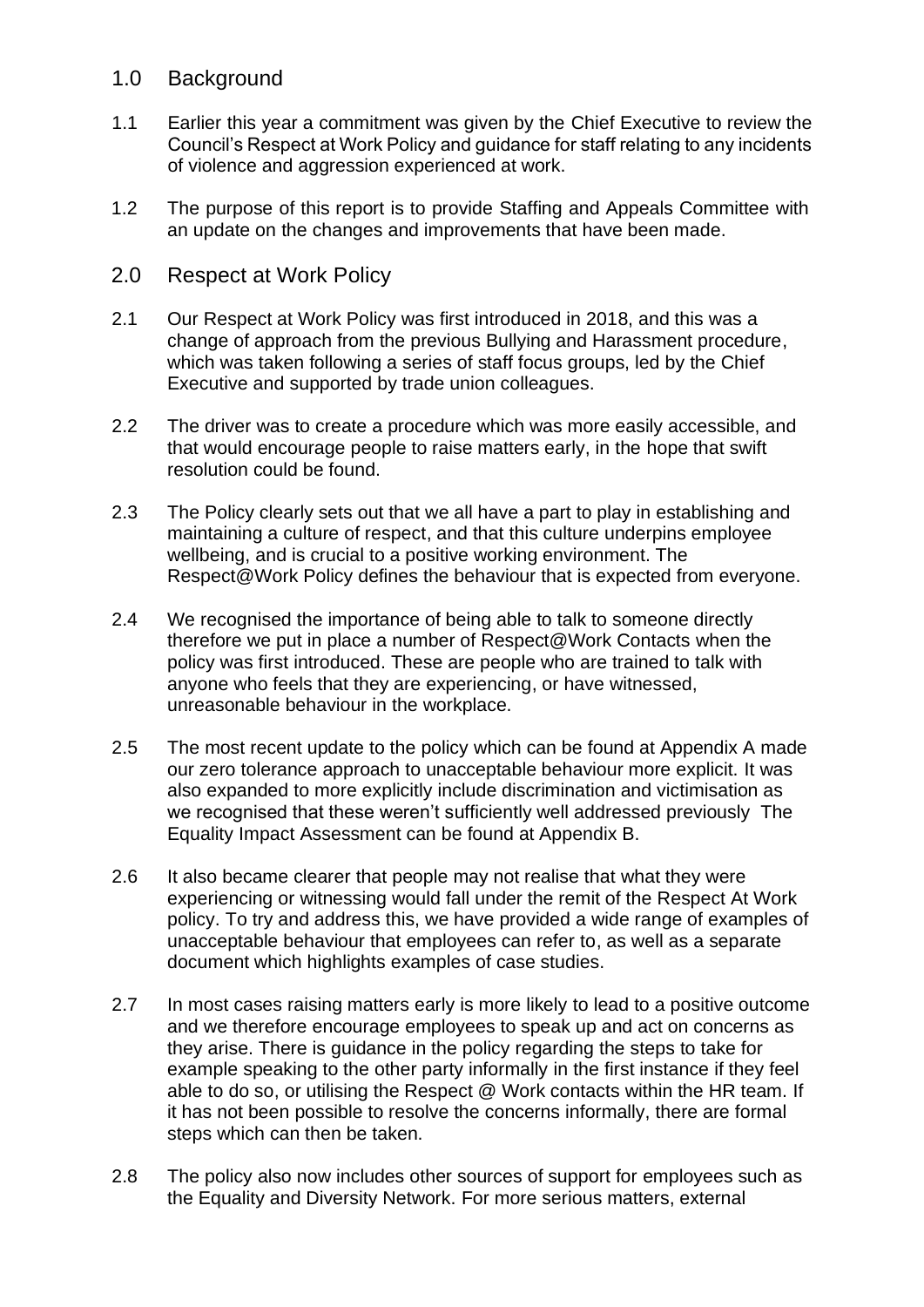sources of support have also been highlighted, for example, when police involvement might be necessary.

- 2.9 Other additions include references to the appropriate route to follow where concerns are raised about the conduct of an Elected Member, partner organisation or customer.
- 2.10 The Council has a protocol on Member/Officer relations which is designed to provide a guide to good working relations between Members and officers, to define their respective roles and provide some principles governing conduct.
- 2.11 The employer also has a responsibility to act where an employee of the council feels that they are being subjected to unacceptable behaviour or conduct from a member of the public, a customer or service user, or an employee of a partner organisation. Routes for responding to these situations are also set out in this version of the policy.
- 2.12 We recognise that the effectiveness of the Respect@Work policy depends on employees being aware of the policy and applying it in practice. We have therefore designed a communication campaign to promote the updated policy. The campaign focuses on our expectations of behaviour towards others. The communication materials feature photographs of officers from all levels of the organisation and a number of elected members. Individuals involved have volunteered to promote the policy and are shown making a commitment to work together to build a culture of respect.
- 2.13 We also highlight the Respect@Work policy in our Equality and Diversity in Employment policy, our induction process, Our Conversations Guidance (this is our performance management system) and our contracts of employment.
- 3.0 Violence and Aggression Guidance
- 3.1 Prior to this most recent review, a number of tools and guidance documents were in place, but were held in various locations and could not be easily navigated. The recent review has brought this together into one place where the information can be more easily accessed. This document can be seen at Appendix C. The Equality Impact for these procedures can be seen at Appendix D.
- 3.2 As a County Council employee, everyone has the right to be treated with consideration, dignity and respect in the workplace and should not experience violence or aggression at work.
- 3.3 We have a duty of care for our employees and are committed to doing all that we can to keep people safe at work, especially when working in public services brings us into contact with people in difficult and challenging situations. We will not tolerate verbal or physical abuse towards any of our employees.
- 3.4 The HR Team have worked with representatives from across Council services to make sure that the guidance incorporates the various ways in which our employees could be exposed to different forms of violence or aggression at work.